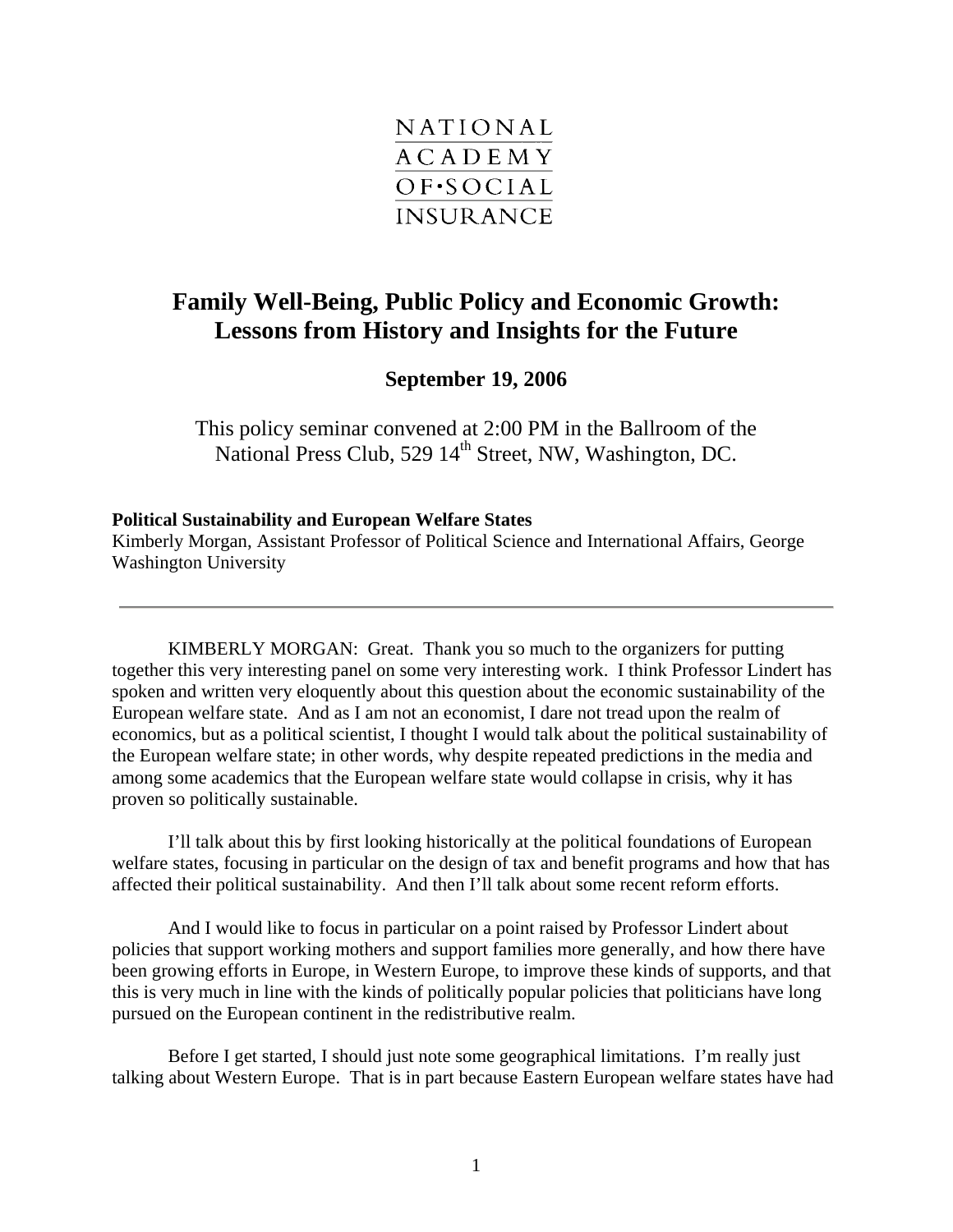a different trajectory, but also on a more mundane level, I'm simply less knowledgeable about Eastern Europe so I'm going to just kind of stick with terrain that I'm a little more familiar with.

So, first, I'm going to talk a bit about the political foundations of the European welfare state model. Readers of the mainstream press would know that the demise of the European welfare state has long been predicted. Yet outside of the U.K., there has been virtually no major drive to slash the welfare state in Western Europe. And even under the U.K. under Margaret Thatcher, I think a lot of people would say that her efforts essentially failed.

You don't even really hear a strong anti-welfare-state rhetoric in political campaigns in Europe brought by opposition parties. And the interesting question this raises is why this is the case and why this is contrary to what media has often predicted.

In answering that question, I think I could take a number of different tacks, but I would like to focus on one factor that Professor Lindert has especially highlighted in his work, and that is the design of welfare state benefits and financing, and where he has really talked about the economic sustainability of this model, I'll talk about the political sustainability of it.

First, in the area of social benefits, European welfare states consist, as we all know, of universal social insurance programs, essentially for things such as pensions, health insurance, maternity and parental leave, unemployment compensation and other areas. These are universal programs, and the fact that they are universal gives us one hint as to why they have been so politically sustainable. They basically reach a very large constituency; they include the middle class in them, and thus are likely to have more political strength than, say, means-tested programs that target a much narrower constituency.

Just as important is the fact that these are social insurance programs, in which people pay a percentage of their income, and what they get back out is also related to their income. So it's not that people get back some kind of universal flat-rate benefit from most welfare state programs, but they get back according to their income, basically income replacement.

This has reinforced the political strength of these programs because it has kept the middle class within the universal welfare state, rather than having to look outside the welfare state for private supplements, private forms of insurance, to assure that their income would be replaced in the event of illness or old age or unemployment. Social insurance benefits basically keep the middle class within this universal constituency and create strong support among the general public for the programs of the welfare state.

The second critical part of welfare state design, though, in the European context, is what Professor Lindert has pointed out, the financing of these programs. And I think he has highlighted something that a lot of people hadn't really thought about very much, about how European countries finance the state. Namely, there is a particularly heavy reliance on consumption taxes and payroll taxes, and relatively less on things like income taxes, capital taxation, and so on.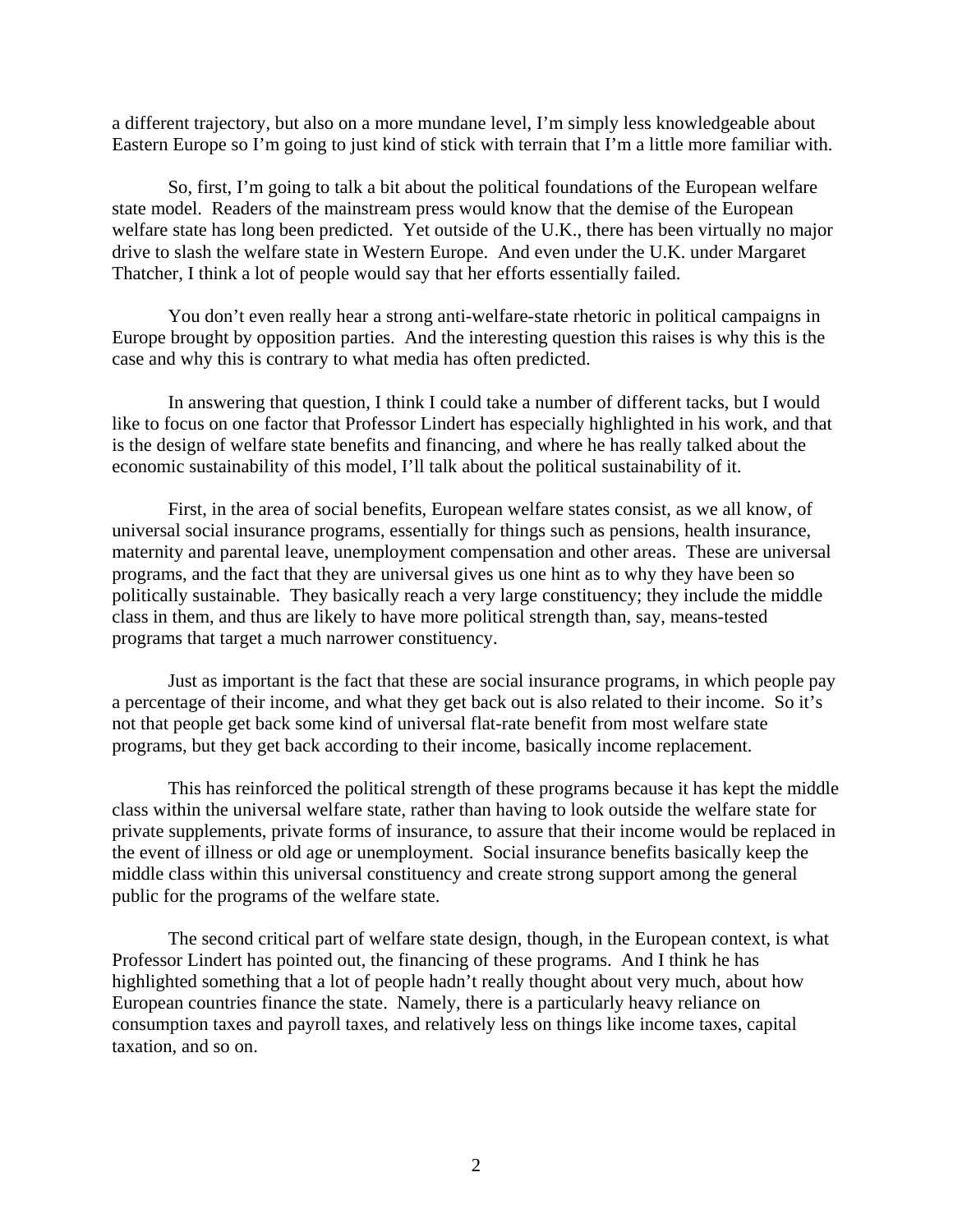Now, while from an economic standpoint, these taxes might be less harmful than other forms of taxation, as Professor Lindert has highlighted, they may also be more politically sustainable, too. If you take the example of payroll taxes, people often say they like payroll taxes, or at least dislike payroll taxes less than other forms of taxation. If you look at public opinion data in the United States – and there are data that go back many decades – it shows that people consistently say that payroll taxes, such as the Social Security taxes they pay are the most fair or the least unfair of the taxes that they pay.

Similarly, consumption taxes are also potentially have some politically sustainable dimensions to them. And there are a number of reasons for this. One is that consumption taxes might be less visible. People are not confronted with the annual bill of how much they pay to the federal government once a year with consumption taxes. Instead, these are spread out over the year, and in the case of the value-added tax are incorporated within the price of goods, so conceivably people are not even necessarily aware of just how high consumption taxes are.

One thing I would also say about the political appeal, potentially, of consumption taxes that is also true of payroll taxes, is that they can be seen perhaps as more acceptable to groups that might otherwise lead an anti-tax movement, namely the rich or business groups. These potentially powerful opponents of the welfare state might be less mobilized under a system of taxation that taxes consumption and labor rather than taxing income and capital.

Some people are starting to argue that the financing of European welfare states really rests on a sort of cross-class compromise, one in which seemingly regressive forms of finance, which are less likely to antagonize powerful groups in society and are simply less visible to the public, basically fund progressive redistribution through social benefits. And if you look at the consequences in terms of inequality, the tax systems in a lot of European countries are not terribly progressive, but the reduction in inequality and the redistribution of income really comes through the progressive social benefits, the net result being lower overall inequality in European countries than in the United States, and also of course lower poverty rates.

Thus, to give a contrast with the United States, and sum up this point about the political feasibility and sustainability of the European welfare state, we can think about the U.S. and its system of financing and its system of public benefits. On the one hand, we use a tax system that is arguably quite visible and fairly antagonizing, that is, a progressive income tax structure that used to be especially progressive – is much less today – and also relatively high taxes on capital. And arguably, these are precisely the things that have catalyzed an anti-tax movement in this country that has really become a movement against the welfare state.

In addition to this, we have a welfare state that is smaller and simply less visible in people's lives. People just don't perceive that the state does much for them; especially the nonelderly population would argue that the state does very little for them. Of course what they don't realize is all of this sneaky backdoor ways in which the state is actually doing things for them, things like tax expenditures which subsidize employer-provided health insurance and pensions, and also things like the home mortgage interest deduction. Very few people would recognize these benefits that the federal government is providing for them, and instead would insist that the state does very little for them.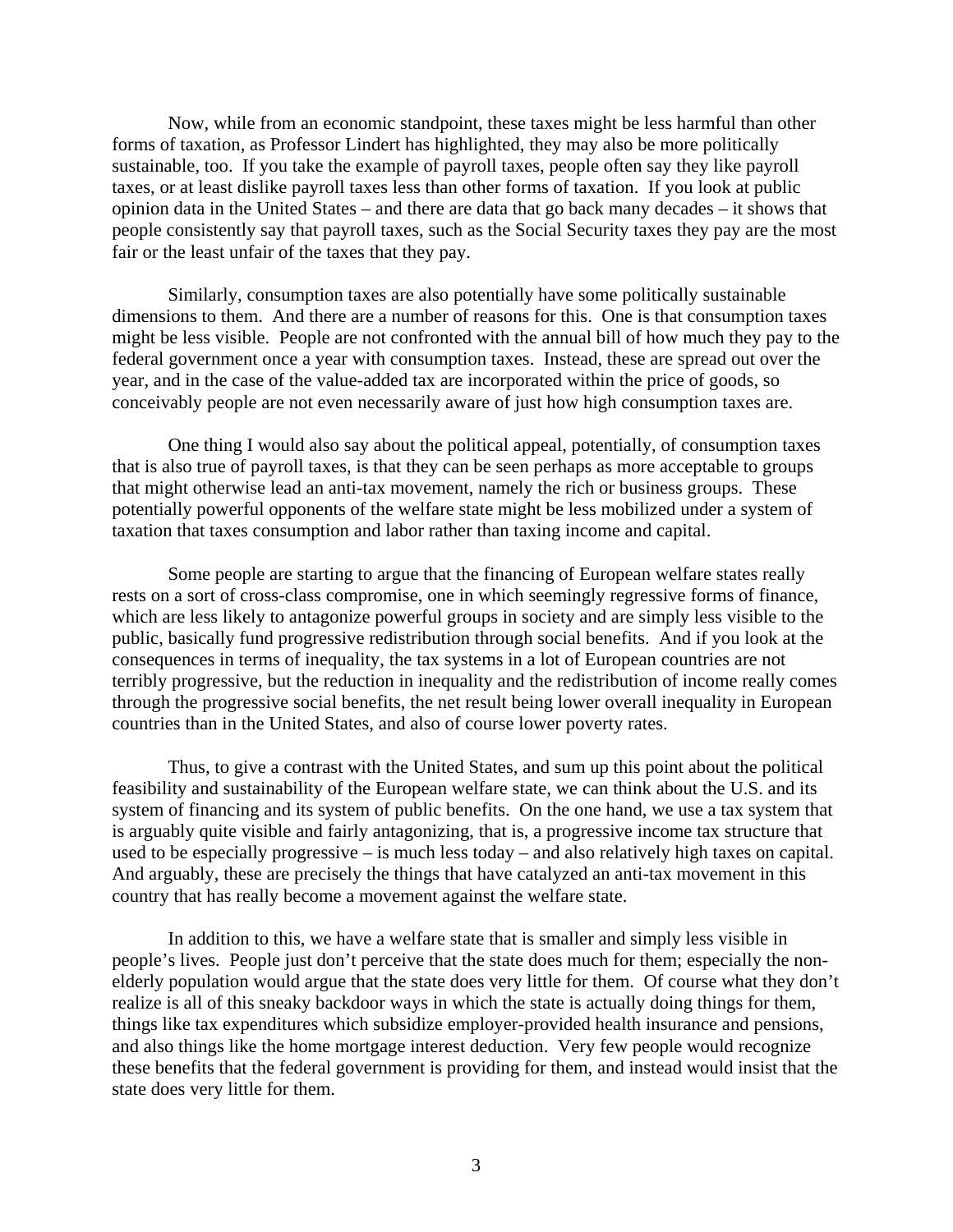In other words, this combination of a fairly visible and antagonizing tax system, and a fairly invisible welfare state arguably has done much to undermine support for the welfare state in this country. By contrast, these European welfare states have more visible systems of benefits and services. People really see what the state does for them in their daily lives, how it supports them in a range of ways, and a less visible or antagonizing tax system.

Now, all of this is not to say that there are not problems with the European welfare state or that Europeans themselves are not cognizant of various problems facing them. There is this problem of chronic unemployment, particularly in continental Europe, and especially the Southern European countries, as Professor Lindert outlined, and also much concern about the sustainability of large pension and healthcare commitments in the face of an aging population.

But I would say the way that countries are trying to respond to this and various other problems they are facing has not been to try to radically cut the welfare state or adopt an American-style model, but rather to try to recast it and reorder its priorities. In other words, countries are trying, and it's not always very easy, to reduce spending in certain areas and redirect social spending in other places that could be seen as more productive. This helps account for the reason why there have not been overall reductions in social spending. But that is not to mistake the fact that there have been ongoing reforms and efforts to improve the workings of the welfare state.

One area that I think is gaining growing attention in Europe is precisely one that Professor Lindert has outlined as a particularly important investment that states could make, and that is investment in mothers' employment and in supporting mothers in paid work. Now, it's important to note that European welfare states have always contained systems of universal family supports. That was really part of the welfare state from the beginning in Europe, from early in the  $20<sup>th</sup>$  century; that they are not only about supporting an old-age population but also about supporting families and providing universal supports for families.

This meant things like universal family allowances, allowances paid to people according to the number of children that they have, basically to subsidize the costs of having children, various tax subsidies provided as well, things like wage supplements for breadwinners, and various social services that are universally available.

However, European welfare states were really forged in an area of much more traditional social values. They were really created in the 1950s, the 1940s, a time when the assumption was – and it was really born out in reality – that most mothers would be home, and the issue then was providing supports to male breadwinners.

With the rise of women's employment, though, over the last few decades, this has really put pressure on welfare states to recast themselves, to reorient their spending, to take into account the changing needs of the population. This has lead to attempts to create policies that would support mothers' employment, policies such as universal childcare, generous paid parental leave policies, and also part-time work possibilities as well.